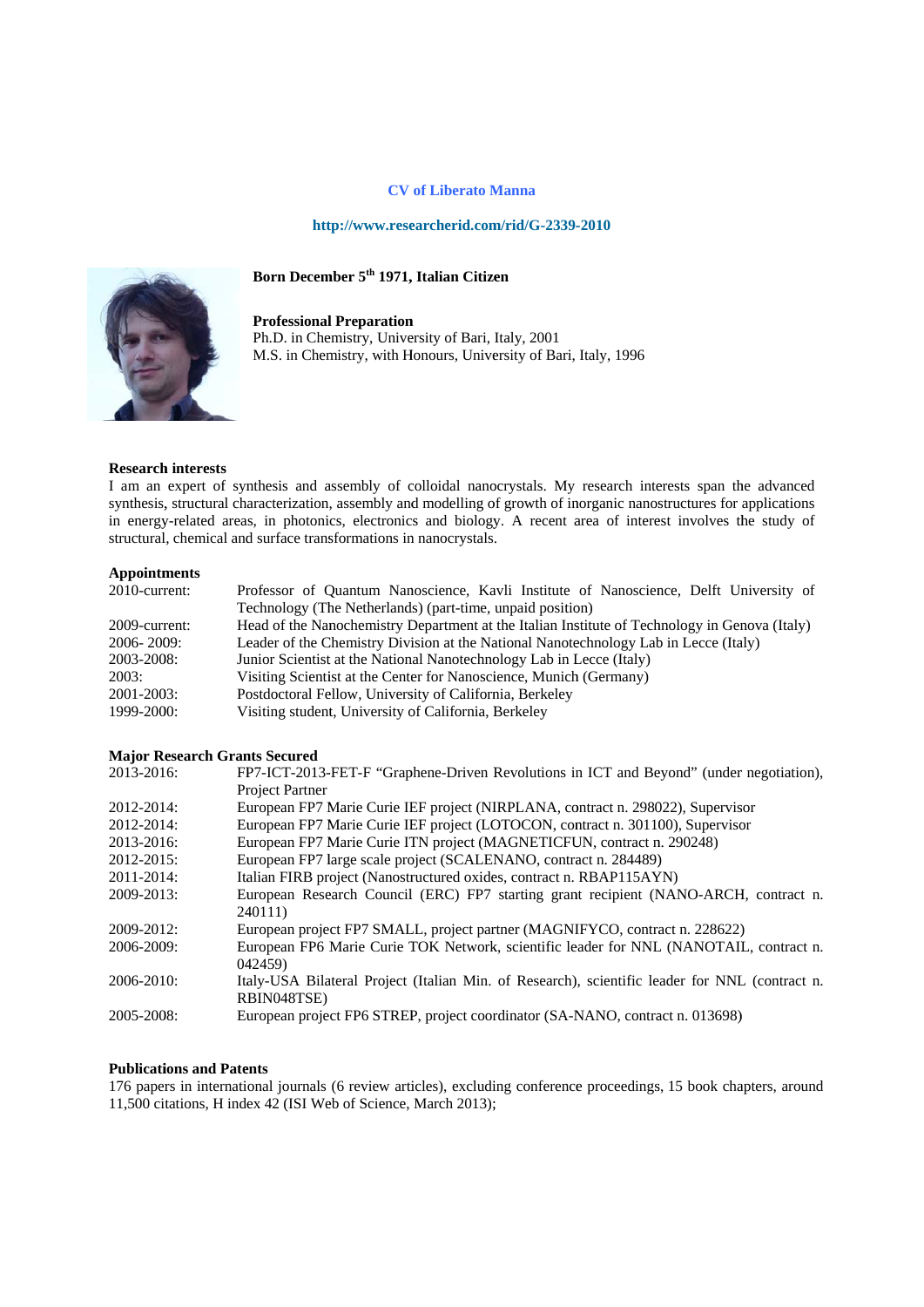#### **Covers of journal issues**

| "Semiconductor Nanorods Liquid Crystals", Nano Letters 2002, |
|--------------------------------------------------------------|
| http://pubs.acs.org/action/showLargeCover?issue=40378338     |

- 2. "Nanocrystal Phase Control", Nature Materials 2003, http://www.nature.com/nmat/journal/v2/n6/covers/index.html
- 3. "Room temperature-dipolelike single photon source with a colloidal dot-in-rod", Applied Physics Letters 2010, http://apl.aip.org/resource/1/applab/v96/i3
- 4. "Interlocked branched nanocrystals", Nature Materials 2011, http://www.nature.com/nmat/journal/v10/n11/covers/index.html
- 5. "Showcasing research from the recipient of the 2011 Journal of Materials Chemistry Lectureship", Journal of Materials Chemistry 2012, http://pubs.rsc.org/en/content/articlepdf/2012/jm/c2jm90087d

## **Awards & research highlights:**

| 2013: | American Chemical Society Early Career Award in Experimental Physical Chemistry                                                                                             |
|-------|-----------------------------------------------------------------------------------------------------------------------------------------------------------------------------|
|       | $(http://phys-acs.org/awards/2013.html)$                                                                                                                                    |
| 2011: | Ranked #24 among the top 100 Chemists of the last decade by Thomson Reuters                                                                                                 |
|       | (http://www.sciencewatch.com/dr/sci/misc/Top100Chemists2000-10/)                                                                                                            |
| 2011: | Journal of Materials Chemistry Lectureship Award (Royal Society of Chemistry)                                                                                               |
| 2011: | Highlighted by ChemComm as among the top emerging investigators in chemical sciences<br>worldwide.                                                                          |
| 2010: | Highlighted by the Journal of Materials Chemistry as among the top twenty emerging<br>investigators in materials chemistry worldwide.                                       |
| 2009: | Highlighted in the October 2009 issue of ScienceWatch for "Emerging Research Front Paper in<br>the field of Materials Science" (Thomson Reuters, http://sciencewatch.com/). |
| 2009: | European Research Council (ERC) Starting Grant recipient                                                                                                                    |
| 2009: | R&D 100 Award recipient for 'Cost Competitive Solar Cells'                                                                                                                  |
| 2007: | 'Ugo Campisano' Young Investigator Award in Materials Science (Italian Institute for<br>Condensed Matter Physics, www.infm.it).                                             |
| 2007: | Ranked #9 among the most cited scientists worldwide working on nanocrystals by 'Essential<br>Science Indicators' (Thomson Scientific), www.esi-topics.com.                  |
| 2005: | Top nine innovators in Italy younger than 35 (Financial magazine 'Il Sole 24 ore')                                                                                          |
| 2002: | 'Berkeley Lab Technology Transfer Award'.                                                                                                                                   |
| 2001: | 'Semerano Award' (Italian Association of Physical Chemistry): best PhD thesis in Physical<br>Chemistry in Italy in 2001.                                                    |
| 2000: | 'Umberto Maria Grassano Award' (Italian Association of Physics).                                                                                                            |

#### **Invited talks**

53 Invited conference presentations, 28 invited seminars/lectures/colloquia at Universities, Research Centres and Companies

# **Granted Patents and Patent Applications**

10 issued patents, 14 patent applications

## **Teaching Expertise**

Delivered many talks on general aspects of nanoparticles at various international schools Fall semester 2004: taught a class on 'Polymer Science' (University of Lecce) Spring semester 2006: taught a class on 'Physical Chemistry of interfaces' (University of Lecce)

### **Organization of conference/symposia**

2014: Chairman of the "Quantum Dots 2014" conference, to be held in Pisa (forthcoming)